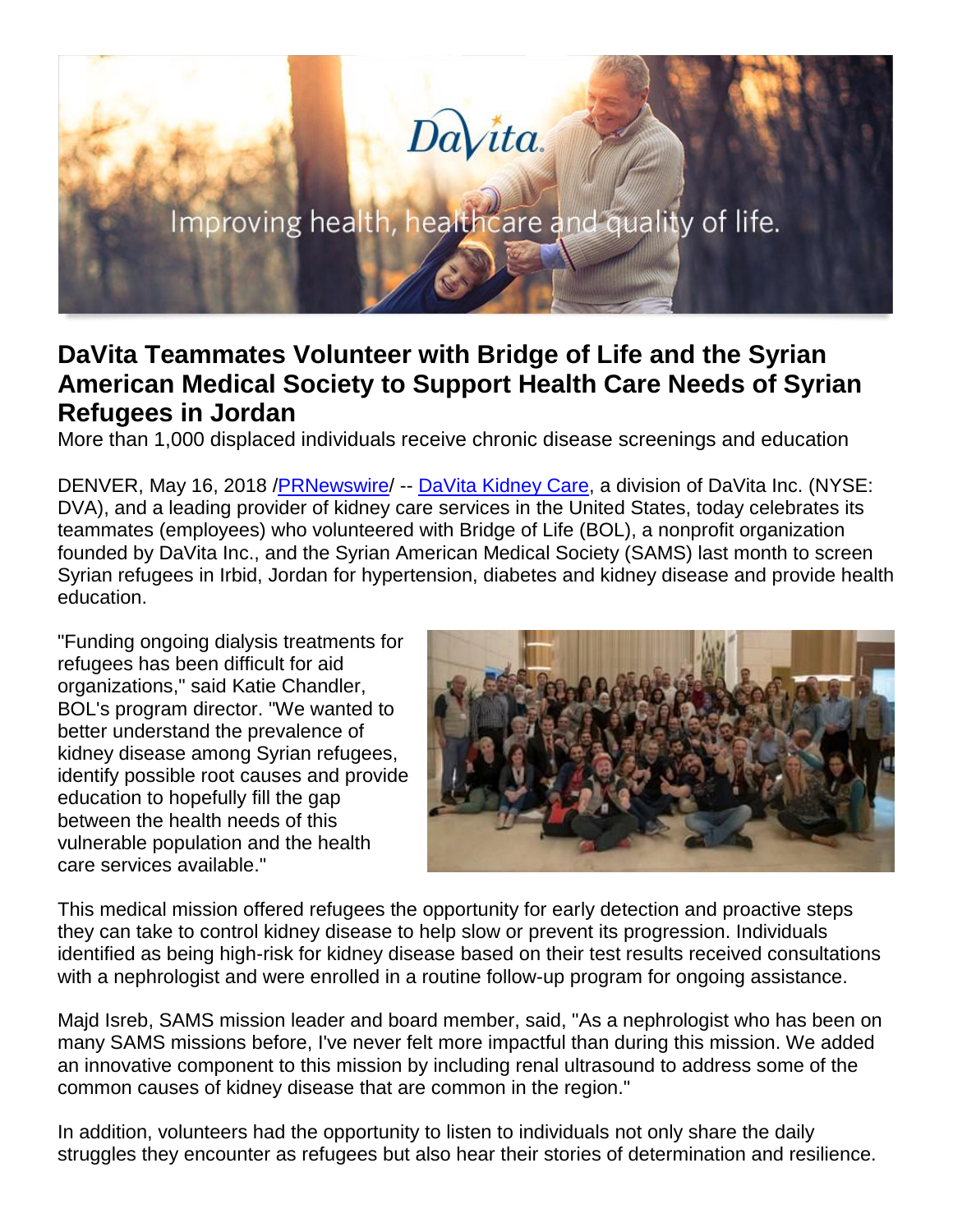"Many heard about the Syrian crisis in the media, hurried to send donations or just prayed," said Maryam Ashtiani, dietitian, DaVita Kidney Care and BOL volunteer. "But many, like BOL and SAMS, pulled their sleeves up and organized a medical mission. I was fortunate and honored to be chosen for this amazing and life-changing opportunity."

BOL plans to return to this region and to continue to collaborate with both DaVita teammates and SAMS to provide additional screening and health care services for Syrian refugees.

To learn more about BOL and their global medical missions, visit [BridgeofLifeInternational.org.](https://www.bridgeoflifeinternational.org/)

# **About Bridge of Life**

Bridge of Life (BOL), an independent 501(c)(3) public charity founded by DaVita Inc. is an international nonprofit organization working to strengthen healthcare globally through sustainable programs that prevent and treat chronic disease. Our vision is a world where all human beings have access to quality healthcare regardless of where they are born. We strive to empower local staff, community health workers and patients through training and education to make sustainable changes to healthcare. Since 2006, BOL has impacted over 110,000 lives through 155 international medical missions and 301 domestic screenings and events in 26 countries with the help of over 1,100 DaVita teammate volunteers. For more information, please visit [BridgeofLifeInternational.org.](http://www.bridgeoflifeinternational.org/)

### **About DaVita Kidney Care**

DaVita Kidney Care is a division of DaVita Inc., a Fortune 500® company, that through its operating divisions provides a variety of health care services to patient populations throughout the United States and abroad. A leading provider of dialysis services in the United States, DaVita Kidney Care treats patients with chronic kidney failure and end stage renal disease. DaVita Kidney Care strives to improve patients' quality of life by innovating clinical care, and by offering integrated treatment plans, personalized care teams and convenient health-management services. As of March 31, 2018, DaVita Kidney Care operated or provided administrative services at 2,539 outpatient dialysis centers located in the United States serving approximately 198,000 patients. The company also operated 241 outpatient dialysis centers located in 10 countries outside the United States. DaVita Kidney Care supports numerous programs dedicated to creating positive, sustainable change in communities around the world. The company's leadership development initiatives and social responsibility efforts have been recognized by Fortune, Modern Healthcare, Newsweek and WorldBlu. For more information, please visit [DaVita.com.](https://www.davita.com/)

### **About Syrian American Medical Society**

The Syrian American Medical Society (SAMS) is a global medical relief organization that is working on the front lines of crisis relief in Syria, neighboring countries and beyond to alleviate suffering and save lives. SAMS supports healthcare throughout Syria, sponsoring hospitals and ambulances, training and paying the salaries of Syrian medical personnel who are risking their lives to save others and sending lifesaving humanitarian aid and medical equipment where it is needed most. SAMS also supports Syrian refugees in neighboring countries and beyond with critical psychosocial support, medical and dental care, art therapy programs, and more. In 2017, SAMS provided more than 3.5 million medical services, including 3.2 million inside Syria. For more information, please visit [SAMS-USA.net.](https://www.sams-usa.net/)

# **Contact:**

Thalia Ramirez [thalia.ramirez@davita.com](mailto:thalia.ramirez@davita.com) 303-876-6018